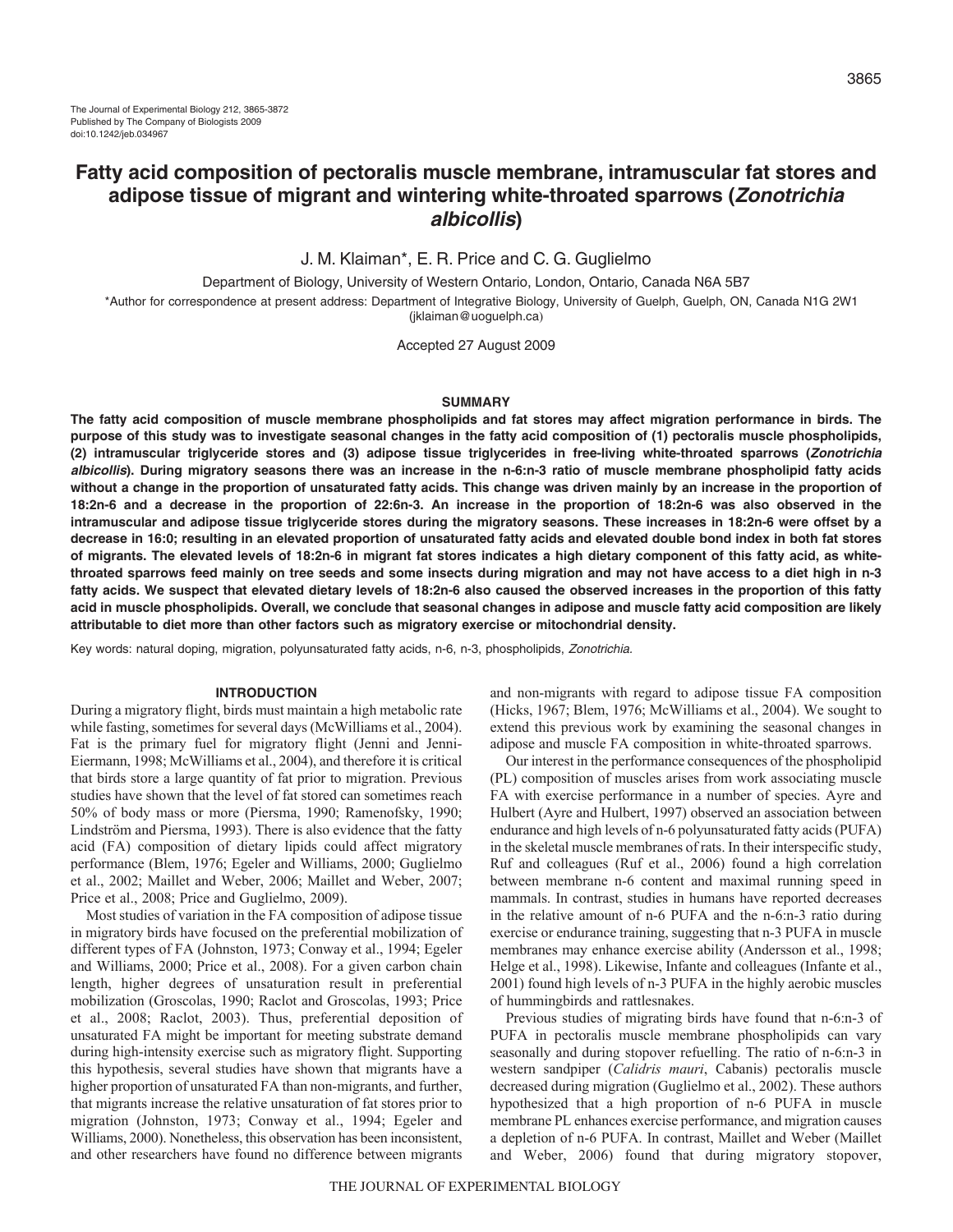## 3866 J. M. Klaiman, E. R. Price and C. G. Guglielmo

semipalmated sandpipers (*Calidris pusilla*, Linnaeus) with access to high n-3 marine benthic prey (*Corophium volutator*, Pallas) incorporated high proportions of dietary n-3 PUFA into muscle membrane PL. Maillet and Weber (Maillet and Weber, 2007) also found that the proportion of n-3 PUFA was positively correlated with activities of oxidative enzymes, suggesting that high proportions of n-3 PUFA in muscle membrane PL (i.e. low n-6:n-3) enhance exercise performance in these birds. They proposed the natural doping hypothesis, whereby birds might enhance exercise performance by selecting diets high in n-3 FA that induce the expression of key genes in the oxidative metabolism of FA through peroxisome proliferator-activated receptor pathways or *via* incorporation into muscle PL (Maillet and Weber, 2007; Weber, 2009). In addition, a recent study by Nagahuedi and colleagues (Nagahuedi et al., 2009) showed that dietary supplementation with n-3 PUFA increased the representation of these FA in muscle membrane PL and greatly increased oxidative enzyme activities of bobwhite quail (*Colinus virginianus*, Linnaeus). Price and Guglielmo (Price and Guglielmo, 2009) found that white-throated sparrows (*Zonotrichia albicollis*, Gmellin) eating diets with high n-6:n-3 achieved greater peak metabolic rates during exercise than sparrows with low dietary n-6:n-3. They also found no effect of diet (high n-6 *versus* high n-3) on muscle oxidative enzyme activities or the expression of muscle FA transporters. Through independent manipulation of muscle and adipose FA composition they concluded that the performance enhancement was more likely related to adipose neutral lipid (NL) composition than muscle PL. However, the importance of muscle PL FA composition to migration performance remains unclear.

The goal of this study was to investigate seasonal changes in the FA composition of pectoralis muscle PL, intramuscular triglyceride and adipose tissue triglyceride in free-living white-throated sparrows. The white-throated sparrow is a long distance short-bout migrant that winters mainly in the southeastern United States and breeds throughout the boreal forests of North America (Falls and Kopachena, 1994). It feeds on terrestrial seeds and some insects, and may not have access to diets high in n-3 PUFA. It is thus a good model to examine seasonal changes in FA composition and the generality of the natural doping hypothesis in birds. In particular, we tested the hypothesis that seasonal changes in muscle PL composition are caused by migratory endurance exercise (Guglielmo et al., 2002). Accordingly we predicted that changes in muscle PL would mirror those in western sandpipers (Guglielmo et al., 2002), with decreased n-6 and increased n-3 FA during the migratory period compared with winter. On the other hand, if seasonal changes are a result of diet, then changes in PL FA should be similar to changes to triacylglycerol FA (likely increasing n-6 during migration).

## **MATERIALS AND METHODS Animal collection**

Migrating white-throated sparrows were caught by mist netting and ground trapping in April and May 2006 (spring,  $N=17$ , body mass  $29.8\pm0.55$  g) and in October 2006 (autumn,  $N=30$ , body mass 25.16±0.33g) in Southwestern Ontario, Canada, approximately 10km northwest of Long Point Provincial Park. Wintering whitethroated sparrows were caught in February 2006 and January 2007 by the same methods in the Stoneville Wildlife Management Area, Delta Experimental Forest in Mississippi, USA ( $N=19$ , body mass 28.48±0.54g). All birds were anaesthetized with isoflurane and killed by cervical dislocation. Samples of pectoralis muscle and adipose were immediately removed and weighed. They were then snap frozen in liquid nitrogen and stored in a -80°C freezer until analysed. Procedures were approved by the University of Western Ontario Animal Use Sub-committee (protocol no. 2005-060-08). A scientific collection permit was granted by the Canadian Wildlife Service (permit no. CA 0168), and the United States Fish and Wildlife Scientific Collection Permit (MB758364-1) to Dr Frank Moore, from the University of Southern Mississippi.

#### **FA analysis**

Total lipids were extracted from both pectoralis muscle (50–100mg) and adipose  $(3-8$ mg) with 15ml chloroform:methanol  $(1:1 \text{ v/v})$ (Folch et al., 1957) containing butylated hydroxytoluene (BHT)  $(25 \text{ mg l}^{-1})$ . The samples were first homogenized using a polytron homogenizer  $(3 \times 10s)$  and then centrifuged for 15 min at 2056*g*. Samples were then filtered (Whatman no. 1) and washed with 10ml chloroform:methanol (2:1 v/v). Aqueous solutes were separated after the addition of 6ml 0.25% KCl and 10min incubation in a water bath at 70°C. The aqueous layer was suctioned off and the lipid layer was transferred into a pear flask for evaporation of the organic phase (Rotovapor, Buchi, Switzerland). Samples were either stored in 1ml chloroform:methanol (1:1 v/v with BHT) at –20°C overnight or immediately resuspended in 100µl chloroform for loading onto Supelclean solid phase extraction tubes (Supelco, Sigma-Aldrich Canada, Oakville, ON, Canada; LC-NH2, 100mg). PL and NL (mainly triglycerides) were examined in muscle tissue. Only NL were examined in adipose samples. Columns were washed with hexane, samples were loaded and then the columns were centrifuged for 1min at 1370*g* (columns were centrifuged after each elution). NL were eluted with 1.8ml chloroform:isopropanol (2:1 v/v). Nonesterified FA were eluted with 1.6ml isopropyl ether:acetic acid (98:2 v/v), then discarded. PL were eluted with 3ml of methanol. Heptadecanoic acid (17:0;  $50 \mu$ , 3 mg per 10 ml hexane) was added to each sample as an internal standard. Samples were then dried under  $N_2$  and either stored in 1 ml chloroform: methanol (1:1 v/v with BHT) at –20°C overnight or immediately transesterified.

Before transesterification, samples that were stored in chloroform: methanol (1:1 v/v with BHT) were first dried under  $N_2$ . Then 2 ml acetyl chloride  $(1 \text{ mol})^{-1}$ , dissolved in methanol) was added and samples were incubated for 2h at 90°C. Samples were dried under N2; 1ml methanol was added then samples were dried again under  $N_2$  to remove any residual HCl or water. Methylated samples were subsequently dissolved in dichloromethane for injection into the gas chromatograph.

FA methyl esters were separated on an Agilent Technologies 6890N gas chromatograph (Hewlett Packard, Palo Alto, CA, USA) with a J&W Scientific High Resolution Gas Chromatography Column (DB-23, Agilent Technologies) and a flame ionization detector. The carrier gas was He. The temperature program was 2min 80°C, then increase at 5°Cmin–1 for 20min, hold at 180°C for 3 min, increase at  $1.5^{\circ}$ Cmin<sup>-1</sup> for 13.3 min, hold at 200 $^{\circ}$ C for 0 min, increase at  $10^{\circ}$ Cmin<sup>-1</sup> for 4 min, then hold for 3 min at 240 $^{\circ}$ C. FA were identified by comparison of relative retention time with known standards (Supelco 37 component FAME mix, and Supelco PUFA No.3, from Menhaden oil).

## **Statistical analysis**

FA that comprised less than 0.5% of the total FA content were excluded from analysis. Data are expressed as mean mass per cent of total pectoralis muscle PL, intramuscular triglyceride and adipose tissue triglyceride ±s.e.m. We calculated double bond index (DBI) as the number of double bonds per 100 FA molecules, i.e.  $DBI = \Sigma[(Molar % FA<sub>i</sub>)(number of double bonds per FA<sub>i</sub>)].$  For adipose triglyceride the ratio of 18:1/18:2 and (16:1+18:1)/18:2 were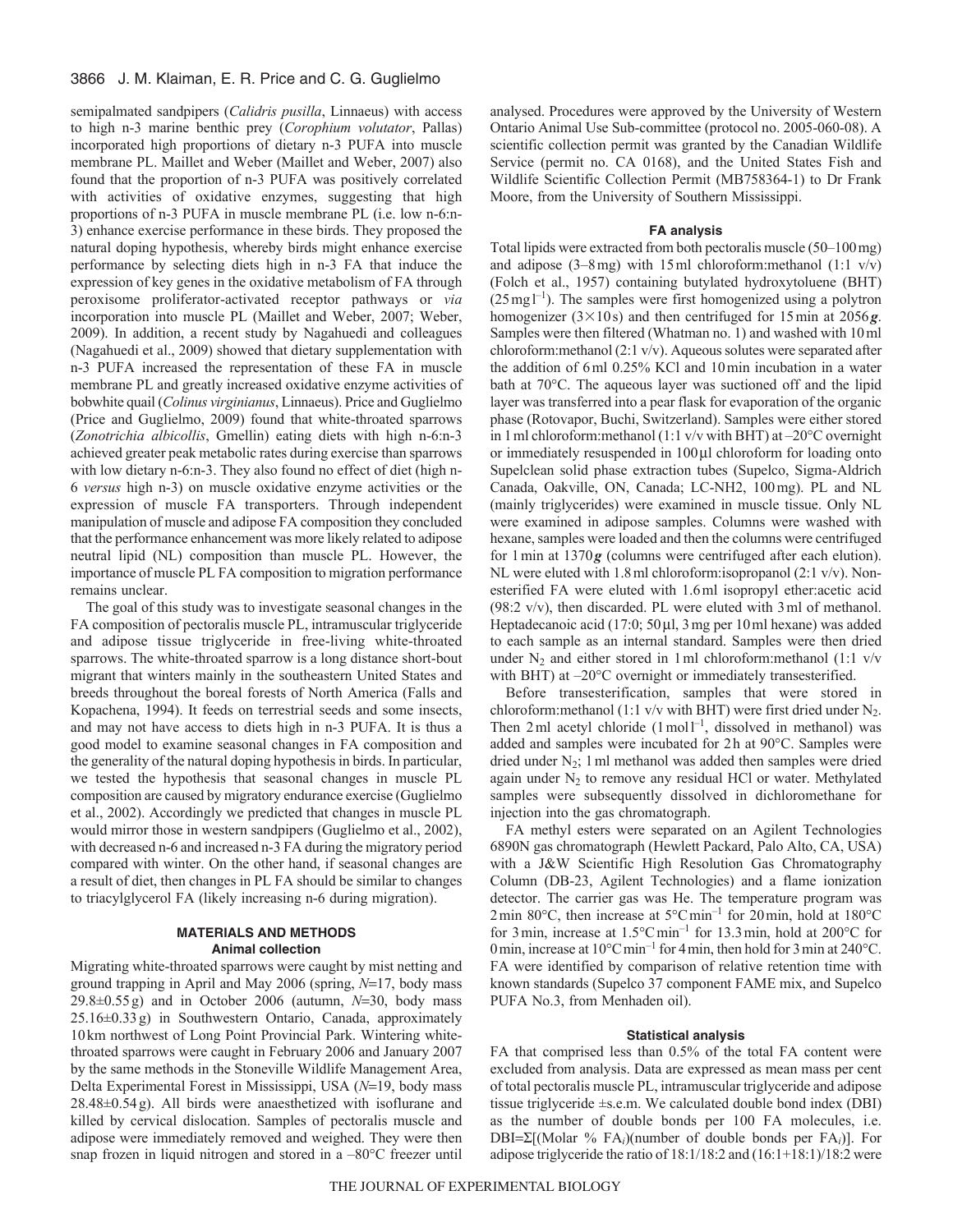calculated. Additionally, the n-6:n-3 ratio for PL FA was calculated. For analysis of FA percentages the data were arcsine square root transformed. Seasonal changes of individual FA, monounsaturated FA (MUFA), PUFA and saturated FA (SAT; for PL and both triglyceride stores) were analysed using a one-way analysis of variance. In addition, changes during the migratory seasons were examined by combining the spring and autumn seasons (migrants) and comparing them with wintering birds with an independent sample *t*-test. All statistical analyses were performed using SPSS 16.0 (SPSS Inc., Chicago, IL, USA).

## **RESULTS**

## **Muscle phospholipids**

The FA composition of muscle membrane phospholipids changed in relation to season (Fig.1). Significant changes between at least two seasons were observed in 16:0, 18:0, 18:1n-7, 18:2n-6, 20:4n-6, 20:5n-3 and 22:6n-3 (*P*<0.05, Fig.1). All of the above FA were also significantly different when compared between migrants and wintering birds with the exception of 20:5n-3 (Fig.1). Although there were no significant changes in MUFA, PUFA or SAT (Fig.2A) in relation to season, there was a shift in the type of PUFA observed, as well as a decrease in DBI (Fig.3) in migrating birds. The main change was an increase in 18:2n-6 and a decrease in 22:6n-3 during migration (Fig.1). This caused the n-6:n-3 ratio during migration to increase significantly compared with that of wintering birds (Fig.4).

#### **Intramuscular triglycerides**

The composition of triglyceride in muscle was dominated by 16–18 carbon FA. Significant differences between at least two seasons were observed in 16:0, 16:1n-7 and 18:2n-6 (*P*<0.05, Fig.5). These FA also showed significant changes in their proportions when comparing migrant and wintering birds. There were no significant changes with season in the MUFA and SAT composition; however, there was an observed trend of decreased SAT during the migratory seasons and a corresponding significant increase in PUFA and DBI in migrating white-throated sparrows (Fig. 2B and Fig. 3).

## **Adipose triglycerides**

There were seasonal changes in the FA composition of adipose triglycerides (Fig.6). Similar to intramuscular triglycerides, the major components of the adipose FA were 16–18 carbon FA. There were significant changes between at least two seasons in 16:0, 16:1n-7, 18:0, 18:1n-7, 18:2n-6, 18:3n-3, 20:1n-9 and 20:4n-6 (*P*<0.05, Fig.6). All of the above FA were also significant when compared between migrants and wintering birds with the exception of 18:3n-3 (Fig.6). There was a significant decrease in SAT during the migratory seasons and a corresponding increase in PUFA and DBI (*P*<0.05, Fig. 2C and Fig. 3). The ratio of 18:1 to 18:2 was significantly higher in wintering birds  $(1.51\pm0.13)$  compared with that in migrants (1.00±0.062, *P*<0.001), with no difference between spring and autumn migrants  $(P=0.580)$ . Similarly, the ratio of (16:1+18:1)/18:2 was significantly higher in wintering birds  $(1.72\pm0.12)$  compared with that in migrants  $(1.06\pm0.065, P<0.001)$ , with no difference between spring and autumn migrants  $(P=0.536)$ .

## **DISCUSSION**

## **Seasonal changes in muscle phospholipids**

We found a pattern of increased n-6 and decreased n-3 FA in muscle phospholipids in migrating birds, relative to wintering birds. This pattern contrasts with that observed in the only other study of seasonal changes in muscle phospholipids in migratory birds, which found that n-3 FA increased at the expense of n-6 FA during migration in western sandpipers (Guglielmo et al., 2002). There are multiple hypotheses for both the causes and consequences of different phospholipid FA compositions in muscles (Ayre and Hulbert, 1996; Helge et al., 1998; Helge et al., 2001; Infante et al., 2001; Guglielmo et al., 2002; Maillet and Weber, 2007; Price and Guglielmo, 2009) (Price et al., in press). Guglielmo and colleagues (Guglielmo et al., 2002) speculated that the seasonal changes they observed were related to the high intensity endurance exercise associated with migration. They proposed that increased levels of n-6, specifically 20:4n-6, are beneficial for high levels of endurance activity and that the decreased levels of 20:4n-6 in muscle membrane PL are a physiological cost of migration (Guglielmo et al., 2002).



Fig. 1. Fatty acid (FA) composition of pectoralis muscle membrane phospholipids (PL). Adult white-throated sparrows were sampled from a wintering area in Mississippi (winter) and migratory stopover site in Southwestern Ontario (spring, autumn). Data are mean mass per cent of total PL ±s.e.m. For each FA, shared letters denote no significant difference between seasons (P<0.05). Bars with an asterisk represent significant changes between migrant (autumn and spring combined) and wintering birds (P<0.05).  $N_{\text{winter}}$ =19,  $N_{\text{autumn}}$ =30 and  $N_{\text{spring}}=17$ .

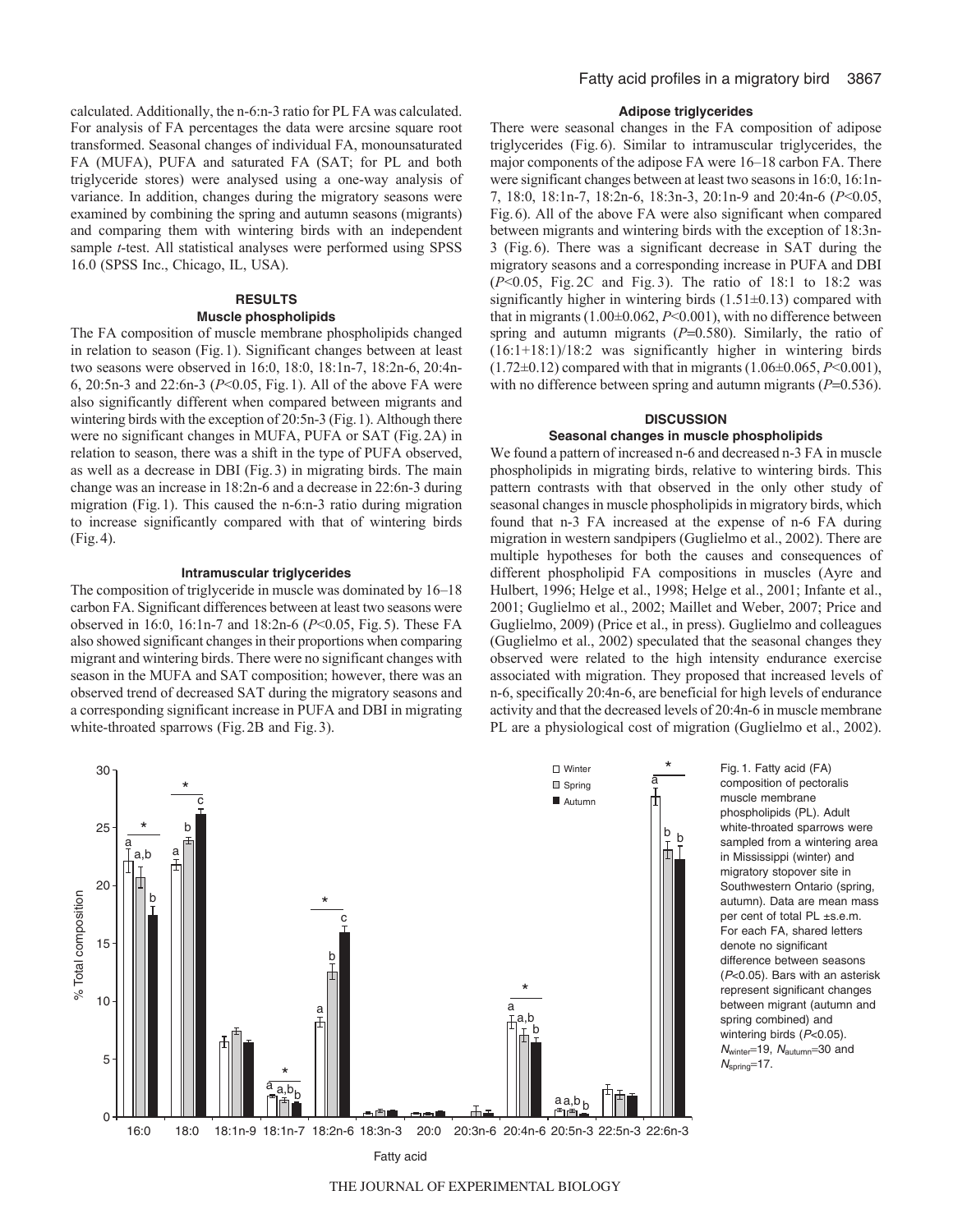



Fig. 2. FA class composition (saturated, SAT; monounsaturated, MUFA; and polyunsaturated, PUFA) of (A) pectoralis muscle membrane PL, (B) intramuscular neutral lipids (NL) and (C) adipose NL. Data are mean mass per cent ±s.e.m. For each FA, shared letters denote no significant difference between seasons and bars with asterisks denote significant differences between migrant (autumn and spring combined) and wintering birds (P<0.05). (A)  $N_{\text{winter}}$ =19,  $N_{\text{autumn}}$ =30 and  $N_{\text{spring}}$ =17; (B)  $N_{\text{winter}}$ =17,  $N_{\text{autumn}}$ =27 and  $N_{\text{spring}}$ =17; (C)  $N_{\text{winter}}$ =19,  $N_{\text{autumn}}$ =30 and  $N_{\text{spring}}$ =17.

However, given the largely contrasting results observed in the current study, we suggest that seasonal changes in avian muscle PL FA composition instead arise primarily from dietary sources. It may be that the western sandpipers studied by Guglielmo and colleagues (Guglielmo et al., 2002) ate a diet more enriched in n-3 PUFA during migration as they fed on benthic invertebrates of colder, northern latitudes. This would be similar to the patterns of n-3 incorporation in refuelling semipalmated sandpipers observed by Maillet and Weber (Maillet and Weber, 2006).



Fig. 3. Double bond index (DBI) for pectoralis muscle membrane PL, intramuscular NL and adipose NL. Data are means  $\pm$  s.e.m. Within a tissue, similar letters denote no significant difference between seasons and bars with asterisks denote significant differences between migrant (autumn and spring combined) and wintering birds ( $P<0.05$ ). PL:  $N_{\text{winter}}=19$ ,  $N_{\text{autumn}}$ =30 and  $N_{\text{spring}}$ =17; intramuscular NL:  $N_{\text{winter}}$ =17,  $N_{\text{autumn}}$ =27 and  $N_{spring}=17$ ; adipose NL:  $N_{winter}=19$ ,  $N_{autumn}=30$  and  $N_{spring}=17$ .

Previous work has found that dietary FA composition, and particularly the dietary PUFA composition, has a large influence on the FA composition of muscle membranes in rats, humans and birds (Ayre and Hulbert, 1997; Pan and Storlien, 1993; Pierce et al., 2005; Maillet and Weber, 2006; Price and Guglielmo, 2009). Furthermore, Turner and colleagues (Turner et al., 2004) investigated the effects of diet and exercise training on FA muscle membrane PL composition in rats and found that diet has a larger role than exercise training in the overall composition of skeletal muscle membranes. White-throated sparrows feed mainly on tree seeds (Falls and Kopachena, 1994), which have high proportions of n-6



Fig. 4. The ratio of n-6:n-3 FA of pectoralis muscle membrane PL. Adult white-throated sparrows sampled from a wintering area in Mississippi (winter) and migratory stopover site in Southwestern Ontario (spring, autumn). Error bars represent s.e.m. The asterisk denotes a significant difference between migrants (autumn and spring combined) and wintering birds ( $P<0.05$ ).  $N_{\text{winter}}=19$ ,  $N_{\text{autumn}}=30$  and  $N_{\text{spring}}=17$ .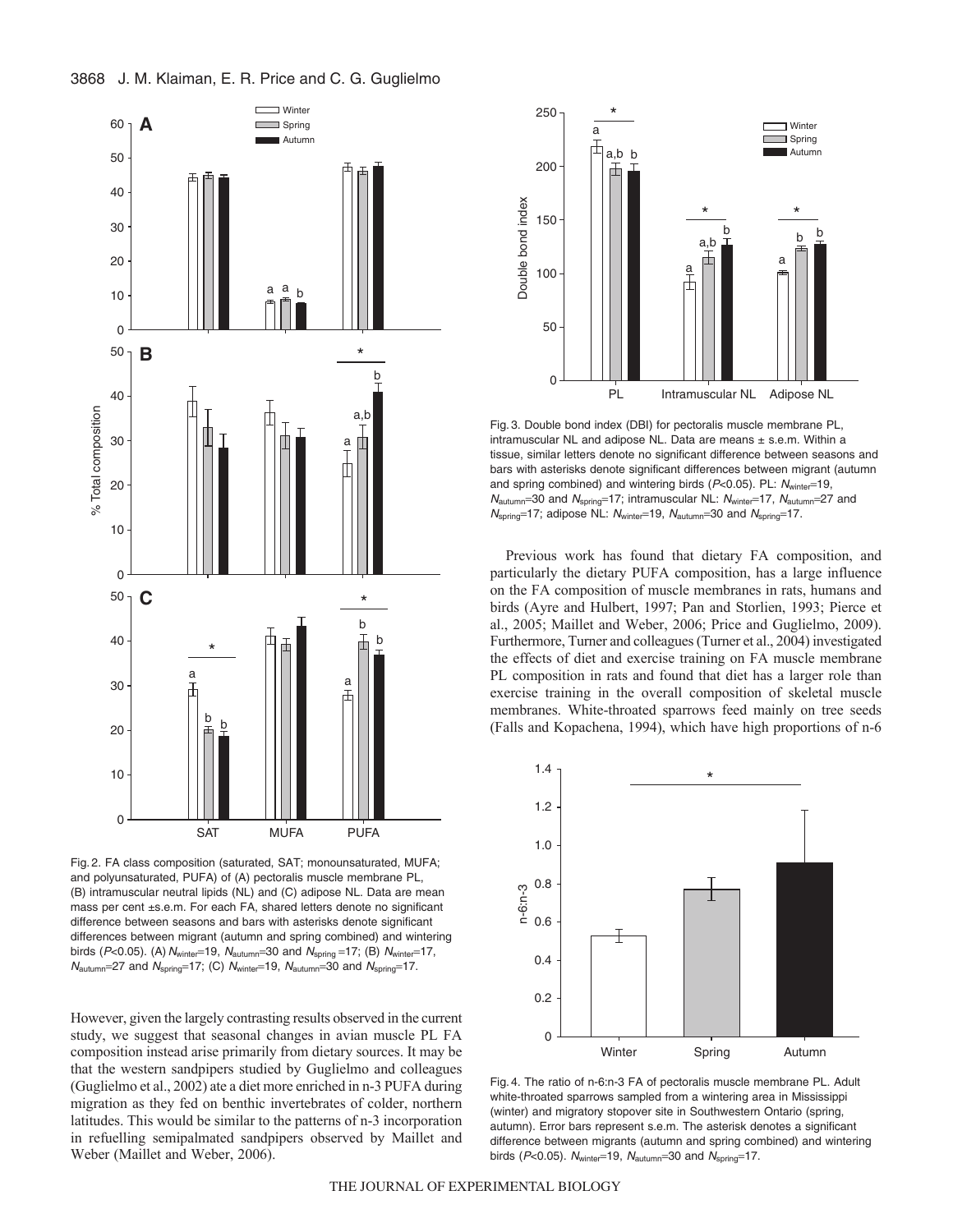

Fig. 5. FA composition of pectoralis intramuscular NL. Adult white-throated sparrows sampled from a wintering area in Mississippi (winter) and migratory stopover site in Southwestern Ontario (spring, autumn). Data are mean mass per cent of total NL ±s.e.m. For each FA, shared letters denote no significant difference between seasons and bars with asterisks denote significant differences between migrant (autumn and spring combined) and wintering birds ( $P<0.05$ ).  $N_{\text{winter}}=17$ ,  $N_{\text{autumn}}=27$  and  $N_{\text{spring}}=17$ .

FA, specifically linoleic acid (18:2n-6; for example, this FA represents 25–45% of the triglyceride FA in various species of oak seeds and 56% in maple seeds) (Fietz et al., 2005). In addition, the composition of the migrants' fat stores in the current study was relatively enriched with n-6 FA compared with those of wintering sparrows, further indicating that during migration they feed increasingly on n-6 FA-rich foods (see below). On the other hand, the diet of semipalmated sandpipers refuelling at the Bay of Fundy is primarily composed of marine benthic invertebrates (*Corophium volutator*) which are typically high in n-3 FA (Napolitano and Ackman, 1990; Maillet and Weber, 2006; Maillet and Weber, 2007). Thus, it seems likely that the differences between sparrows and sandpipers in seasonal PL composition patterns are driven by dietary differences between the two species during migration.

Exercise is also known to affect the composition of muscle PL. Price and colleagues (Price et al., in press) found that exercise can increase the proportion of 22:6n-3 in muscle membranes in the congener *Z. leucophrys*, resulting in a decrease in n-6:n-3 ratio. Thus, the 'exercise' component of migration would likely have resulted in opposite changes from that observed in our study. Furthermore, the effect of exercise on muscle PL composition has been variable and inconsistent (Turner et al., 2004; Petridou et al., 2005). Helge and colleagues (Helge et al., 1999) found that the FA muscle membrane PL composition of trained rats was significantly different from that of sedentary rats fed the same diet (increased 18:2n-6, decreased 20:4n-6 and 22:6n-3). However, in another study, Helge and colleagues (Helge et al., 2001) observed an increase in 22:6n-3 and a decrease in the n-6:n-3 ratio in humans that were trained for 4 weeks. Andersson and colleagues (Andersson et al., 1998) reported decreases in 18:2n-6, 20:4n-6 and the n-6:n-3 ratio in response to a 10 week low intensity training regime in the leg muscle of humans. A possible explanation for the differences between the above studies may be the difference in training regime, diet, species and muscle fibre type under investigation (Ayre et al., 1998; Turner et al., 2004).

Another possible explanation for the variation between the above studies is the location of the phospholipids within the cells. None of the above studies have investigated subcellular membrane changes. It is known that during migration there are increases in mitochondrial density and activity (Evans et al., 1992; Guglielmo et al., 2001). Thus, differences between mitochondrial and sarcolemmal membranes coupled with changes in mitochondrial density may contribute to the overall change in whole muscle PL. Previous studies on mitochondrial membrane composition report high levels of n-6 PUFA that were associated with an increased oxidative capacity of mitochondria (Guderley et al., 2005). However, a recent study by Maillet and Weber (Maillet and Weber, 2007) found a positive correlation between increased citrate synthase activity (a measure of mitochondrial activity) and high levels of n-3 PUFA in muscle membrane PL in migrating shorebirds. Nagahuedi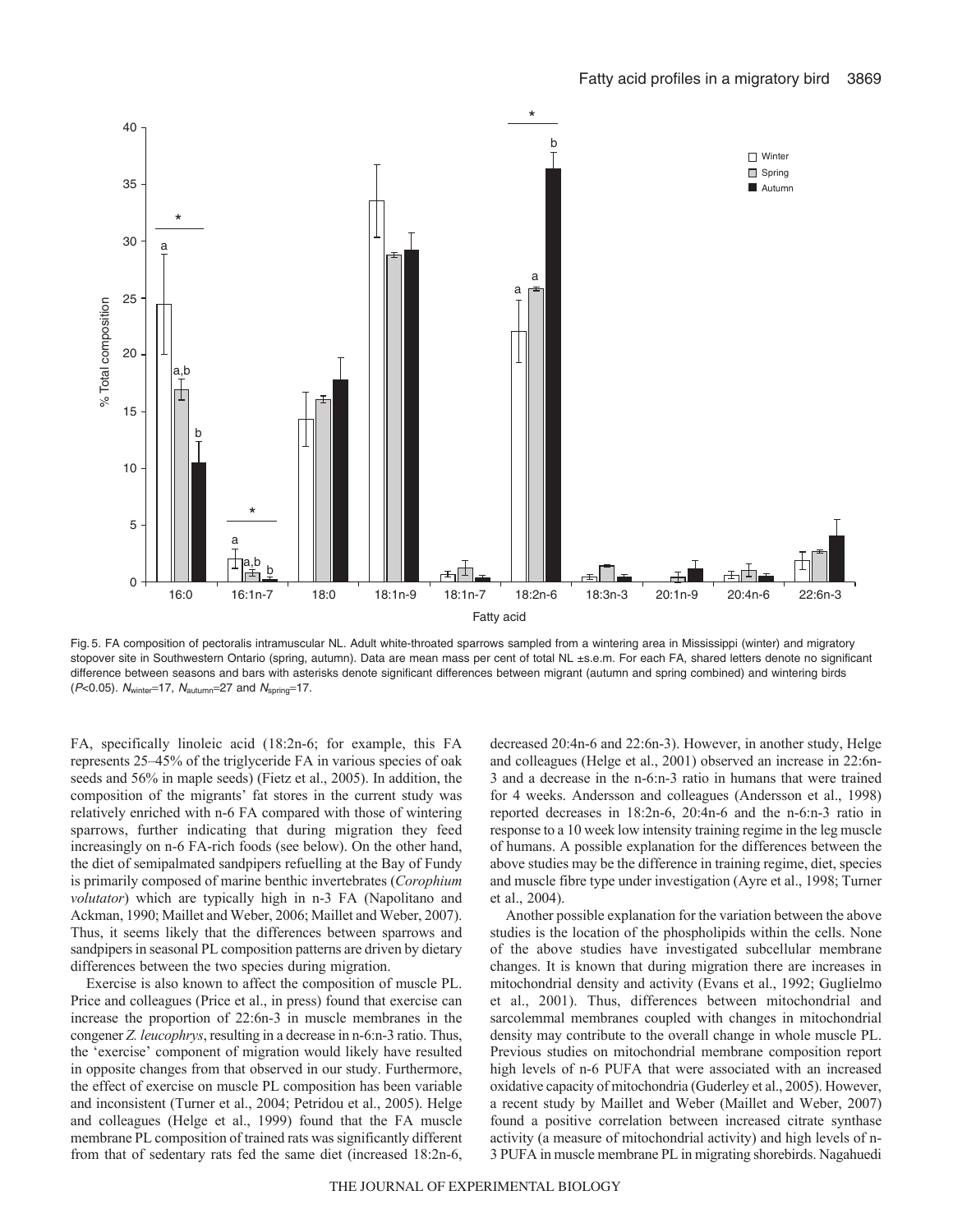

Fig. 6. FA composition of adipose NL. Adult white-throated sparrows sampled from a wintering area in Mississippi (winter) and migratory stopover site in Southwestern Ontario (spring, autumn). Data are mean mass per cent of total NL ±s.e.m. For each FA, shared letters denote no significant difference between seasons and bars with asterisks denote significant differences between migrant (autumn and spring combined) and wintering birds. Nwinter=19,  $N_{\text{autumn}}$ =30 and  $N_{\text{spring}}$ =17.

and colleagues (Nagahuedi et al., 2009) recently found that both cell and subcellular muscle membranes in quail are affected by diet in similar ways. The role of n-6 and n-3 PUFA in mitochondrial membranes deserves to be investigated further.

Temperature is known to affect the FA composition of membranes. Sinensky (Sinensky, 1974) showed homeoviscous adaptation in *E. coli*, whereby membrane viscosity was maintained throughout a range of temperatures by changing the ratios of saturated and unsaturated FA. Membrane composition can also be affected by environmental temperature in homeotherms, particularly in animals that cool their body extremities during the winter (Valencak et al., 2003). However, this is not likely to be important in our study, as the tissues were sampled from the body core. Moreover, mean daily ambient temperatures were about 10°C during the spring and autumn seasons near Long Point and about 7°C during the wintering season near Stoneville (data obtained from Environment Canada and The US National Oceanographic and Atmospheric Administration).

## **Possible protective factor**

One trend that emerged from the study of Guglielmo and colleagues (Guglielmo et al., 2002) and the current study is a decrease in 20:4n-6 during migration. We speculate that this specific FA change represents a possible protective mechanism in flight muscles of migratory birds in which a small degree of oxidative damage occurs to the pectoralis muscles (Guglielmo et al., 2001). Arachidonic acid (20:4n-6) can be converted into prostaglandins that are associated with inflammation (Simopoulos, 1999), which is itself associated with impairment of muscle recovery (Pizza et al., 2005). Thus, decreases in the level of 20:4n-6 in muscle phospholipids could decrease the pool of this substrate in the prostaglandin biosynthetic pathway, thereby reducing inflammation of damaged muscles and allowing for quicker muscle repair at the end of a migratory flight. This result deserves further investigation.

## **Seasonal changes in adipose and intramuscular fat stores**

There has long been interest in the types of fat that birds store, especially in relation to migration (Blem, 1976; Blem, 1980; Conway et al., 1994; Pierce et al., 2004). The amount of unsaturated FA has been of particular interest, as these fats are mobilized more readily from adipocytes (Johnston, 1973; Groscolas, 1990; Raclot, 2003; Price et al., 2008). Previous authors have suggested that birds increase the proportion of unsaturated FA during migration to provide readily mobilized fuel for endurance flight (Conway et al., 1994; McWilliams et al., 2002; Pierce et al., 2004; Pierce and McWilliams, 2005). This observation has not been consistent, however, and given it is based on a limited sample size (only six studies have examined seasonal changes in wild migrants) the evidence remains equivocal (Pierce and McWilliams, 2005). Our results show that migrant white-throated sparrows carried a smaller proportion of their fat load (in adipose triglyceride) as saturates than wintering birds. This was offset by an increase in PUFA in the migrants, a result also mirrored in the intramuscular triglyceride. This increase in PUFA resulted in an elevated proportion of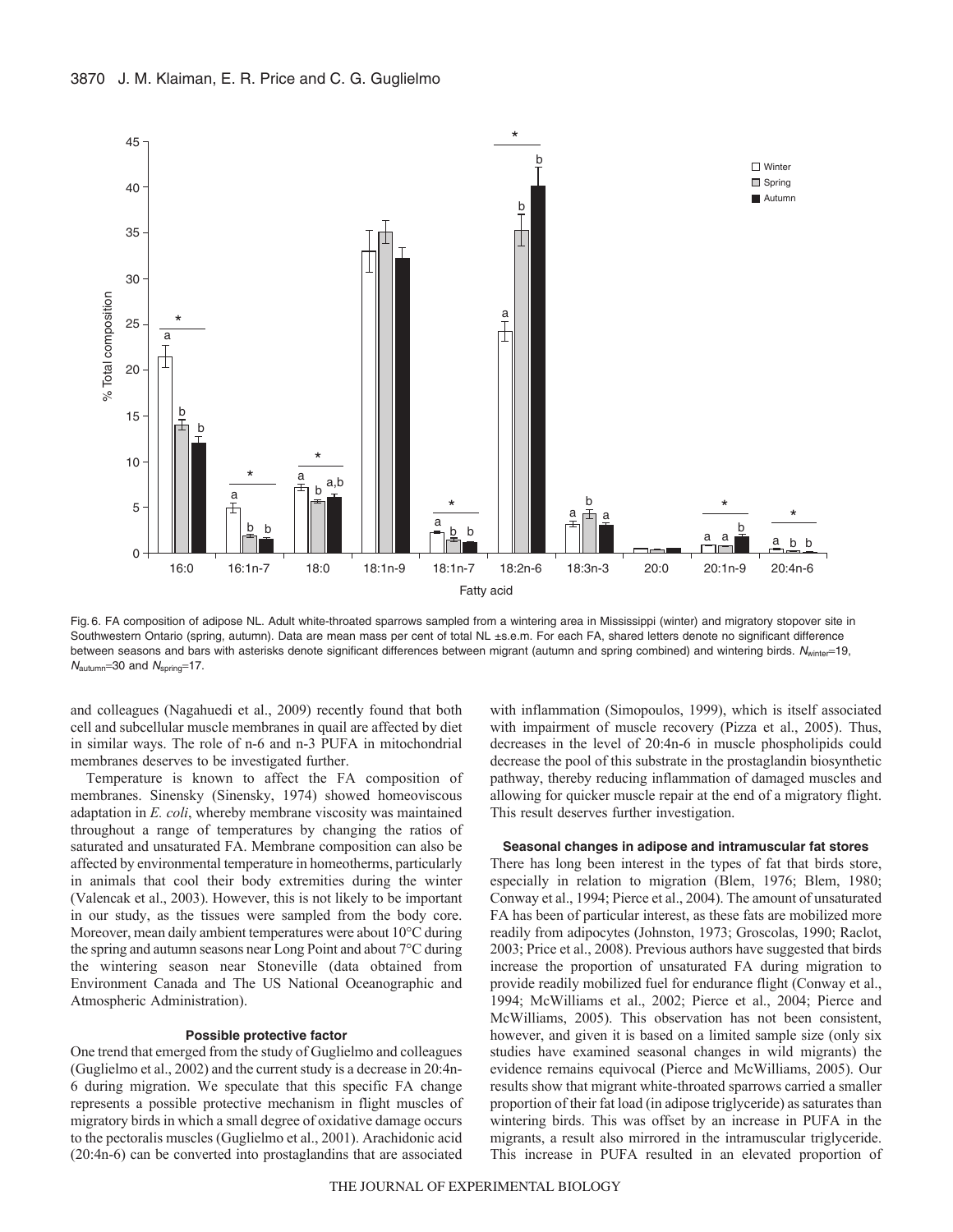unsaturated FA and elevelated DBI in both adipose tissue and intramuscular triglyceride of migrants.

Adipose triglyceride composition is greatly affected by diet (Pierce and McWilliams, 2005; Pierce et al., 2005; Pierce et al., 2004; Price and Guglielmo, 2009), although selective deposition, selective metabolism, and *de novo* synthesis and modification can also play a role (Blem, 1990; Egeler et al., 2003; Else and Hulbert, 2003; Pierce et al., 2004; Pierce and McWilliams, 2005; Price et al., 2008). Thus, we suspect that the seasonal differences in adipose stores we observed are primarily a result of seasonal diet changes. Birds are known to switch diets during migration (Bairlein and Gwinner, 1994), and the major increase in unsaturated FA occurred *via* an increase in PUFA, which cannot be synthesized *de novo*. Of special interest are the elevated levels of 18:2n-6 in migrant fat stores, indicating a high dietary component. Previous work has shown that high dietary levels of this essential FA can increase exercise performance in birds (Pierce et al., 2005; McWilliams and Pierce, 2006; Price and Guglielmo, 2009). High levels of stored 18:2n-6, but not n-3 FA (e.g. 22:6n3), in the migrants also demonstrate that any possible natural doping by ingestion of n-3 FA during migration (Weber, 2009) is probably limited to species (such as shorebirds) that would have access to these FA in the wild. The diet of many shorebirds feeding in marine intertidal zones consists mainly of invertebrates high in 22:6n-3 (Napolitano and Ackman, 1990; Maillet and Weber 2006; Maillet and Weber 2007). In contrast, the diet of white-throated sparrows is composed mainly of seeds high in 18:2n-6 (Falls and Kopachena, 1994; Fietz et al., 2005) and, therefore, improved migratory flight performance could occur by ingestion of 18:2n-6 in a large number of seed-eating migrants.

Seasonal compositional differences in adipose triglyceride were generally mirrored by similar changes in intramuscular triglyceride composition, particularly for major FA 16:0 and 18:2n-6. Diet therefore likely plays a role in intramuscular triglyceride composition. Andersson and colleagues (Andersson et al., 2002) found that changes in intramuscular triglyceride composition paralleled the composition of the subjects' diet. Previous work by Andersson and colleagues has shown that exercise can also affect intramuscular triglyceride composition. A significant decrease in 16:0 was observed during migration in the current study. A similar decrease in 16:0 was observed by Andersson and colleagues (Andersson et al., 2000) in the muscle of trained humans, compared with untrained subjects. However, a previous study by Andersson and coworkers (Andersson et al., 1998) found no changes in intramuscular triglyceride in trained *versus* untrained humans. The relative contributions of diet and exercise to the observed changes in FA composition of intramuscular triglyceride remain unclear.

In summary, we observed changes in the seasonal FA profile of white-throated sparrow muscle membrane PL, adipose triglyceride and intramuscular triglyceride. An increase in 18:2n-6 during the migratory seasons (spring and autumn) was the cause of an overall increase in the n-6:n-3 ratio in the muscle membrane PL, and was a contributing factor to the increase in the per cent of PUFA in both the adipose triglyceride and intramuscular triglyceride stores. These results oppose a previous observation showing a decrease in membrane 18:2n-6 (Guglielmo et al., 2002) during the migratory season; because there are high dietary levels of 18:2n-6 in whitethroated sparrows, this suggests that changes in both adipose and muscle triglyceride and PL are driven more by diet than by other factors such as exercise. Furthermore, these results demonstrate a limitation to the general applicability of natural doping by ingestion of n-3 FA; instead, we suggest that migratory performance may be enhanced by ingestion of 18:2n-6 in many overland migrants.

## **LIST OF SYMBOLS AND ABBREVIATIONS**

| <b>BHT</b>  | butylated hydroxytoluene   |
|-------------|----------------------------|
| DBI         | double bond index          |
| FA          | fatty acid                 |
| <b>MUFA</b> | monounsaturated fatty acid |
| NL          | neutral lipid              |
| PI.         | phospholipids              |
| <b>PUFA</b> | polyunsaturated fatty acid |
| <b>SAT</b>  | saturated fatty acid       |

The authors would like to thank Jay T. McFarlan for his help with field work. Mary Gartshore and Peter Carson generously provided access to their land and other assistance. Quentin Hays aided in the capture of wintering birds. Paul Hammil of the US Forest Service and Dr Frank Moore of the University of Southern Mississippi aided our fieldwork and provided a collection permit for wintering birds. Thank you to Dr Louise Milligan for her guidance throughout this project. E.R.P. was supported by a Graduate Research Fellowship from the US National Science Foundation. Research funding was provided to C.G.G. by an NSERC Canada Discovery Grant, the Canada Foundation for Innovation, and the Ontario Ministry of Research and Innovation.

#### **REFERENCES**

- **Andersson, A., Sjodin, A., Olsson, R. and Vessby, B.** (1998). Effects of physical exercise on phospholipid fatty acid composition in skeletal muscle. Am. J. Physiol. **274**, E432-E438.
- **Andersson, A., Sjodin, A., Hedman, A., Olsson, R. and Vessby, B.** (2000). Fatty acid profile of skeletal muscle phospholipids in trained and untrained young men. Am. J. Physiol. Endocrinol. Metab. **279**, E744-E751.
- **Andersson, A., Nalsen, C., Tengblad, S. and Vessby, B.** (2002). Fatty acid composition of skeletal muscle reflects dietary fat composition in humans. Am. J. Clin. Nutr. **76**, 1222-1229.
- **Ayre, K. J. and Hulbert, A. J.** (1996). Effects of changes in dietary fatty acids on isolated skeletal muscle functions in rats. J. Appl. Physiol. **80**, 464-471.
- **Ayre, K. J. and Hulbert, A. J.** (1997). Dietary fatty acid profile affects endurance in rats. Lipids **32**, 1265-1270.
- **Ayre, K. J., Phinney, S. D., Tang, A. B. and Stern, J. S.** (1998). Exercise training reduces skeletal muscle membrane arachidonate in the obese (fa/fa) Zucker rat. J. Appl. Physiol. **85**, 1898-1902.
- **Bairlein, F. and Gwinner, E.** (1994). Nutritional mechanisms and temporal control of migratory energy accumulation in birds. Annu. Rev. Nutr. **14**, 187-215.
- **Blem, C. R.** (1976). Patterns of lipid storage and utilization in birds. Amer. Zool. **16**, 671-684.
- **Blem, C. R.** (1980). The energetics of migration. New York: Academic Press.
- **Blem, C. R.** (1990). Avian energy storage. New York: Plenum Press.
- **Conway, C. J., Eddleman, W. R. and Simpson, K. L.** (1994). Seasonal changes in fatty acid composition of the wood thrush. Condor **96**, 791-794.
- **Egeler, O. and Williams, T. D.** (2000). Seasonal, age, and sex-related variation in fatty-acid composition of depot fat in relation to migration in Western Sandpipers. Auk **117**, 110-119.
- **Egeler, O., Seaman, D. and Williams, T. D.** (2003). Influence of diet on fatty-acid
- composition of depot fat in Western Sandpipers (Calidris marui). Auk **120**, 337-345. **Else, P. L. and Hulbert, A. J.** (2003). Membranes as metabolic pacemakers. Clin. Exp. Pharmacol. Physiol. **30**, 559-564.
- **Evans, P. R., Davidson, N. C., Uttley, J. D. and Evans, R. D.** (1992). Premigratory hypertrophy of flight muscles: an ultrastructural study. Ornis Scand. **23**, 238-243.
- **Falls, J. B. and Kopachena, J. G.** (1994). White-throated Sparrow (Zonotrichia albicollis). The Birds of North America Online (ed. A. Poole). Ithaca: Cornell Lab of Ornithology.
- **Fietz, J., Pflug, M., Schlund, W. and Tataruch, F.** (2005). Influence of the feeding ecology on body mass and possible implications for reproduction in the edible dormouse (Glis glis). J. Comp. Physiol. B **175**, 45-55.
- **Folch, J., Lees, M., Stanley, G. H. S.** (1957). A simple method for isolation and purification of total lipids from animal tissue. J. Biol. Chem. **226**, 497-509.
- **Groscolas, R.** (1990). Metabolic adaptations to fasting in emperor and king penguins. San Diego: Academic Press.
- **Guderley, H., Turner, N., Else, P. L. and Hulbert, A. J.** (2005). Why are some mitochondria more powerful than others: Insights from comparisons of muscle mitochondria from three terrestrial vertebrates. Comp. Biochem. Physiol. B Biochem. Mol. Biol. **142**, 172-180.
- **Guglielmo, C. G., Piersma, T. and Williams, T. D.** (2001). A sport-physiological perspective on bird migration: evidence for flight-induced muscle damage. J. Exp. Biol. **204**, 2683-2690.
- **Guglielmo, C., Williams, T., Zwingelstein, G., Brichon, G. and Weber, J. M.** (2002). Plasma and muscle phospholipids are involved in the metabolic response to longdistance migration in a shorebird. J. Comp. Physiol. B Biochem. Syst. Environ. Physiol. **172**, 409-417.
- **Helge, J. W., Ayre, K., Chaunchaiyakul, S., Hulbert, A. J., Kiens, B. and Storlien, L. H.** (1998). Endurance in high-fat-fed rats: Effects of carbohydrate content and fatty acid profile. J. Appl. Physiol. **85**, 1342-1348.
- **Helge, J. W., Ayre, K. J., Hulbert, A. J., Kiens, B. and Storlien, L. H.** (1999). Regular exercise modulates muscle membrane phospholipid profile in rats. J. Nutr. **129**, 1636-1642.
- **Helge, J. W., Wu, B. J., Willer, M., Daugaard, J. R., Storlien, L. H. and Kiens, B.** (2001). Training affects muscle phospholipid fatty acid composition in humans. J. Appl. Physiol. **90**, 670-677.